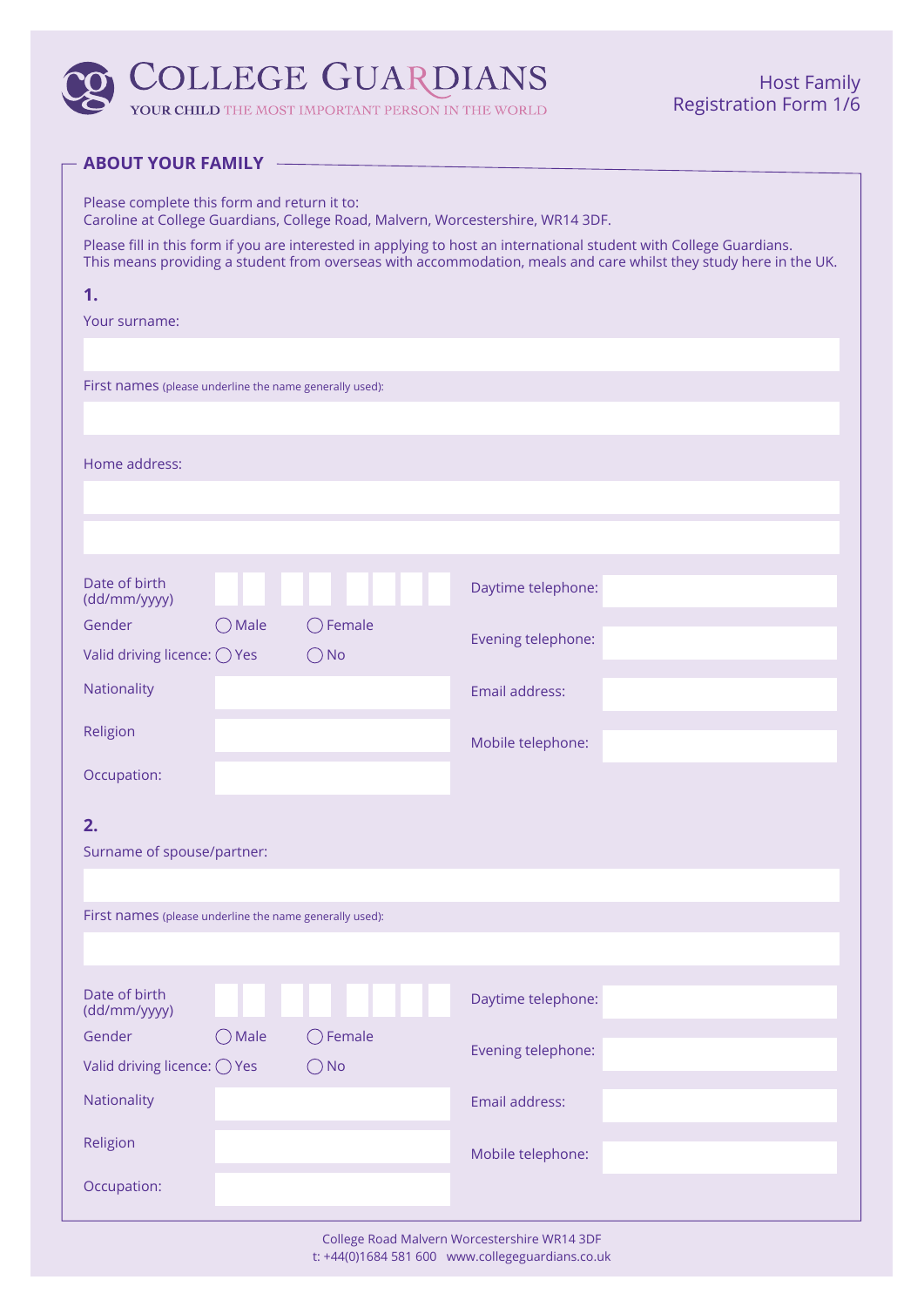# O COLLEGE GUARDIANS

**YOUR CHILD** THE MOST IMPORTANT PERSON IN THE WORLD

#### **ABOUT YOUR FAMILY -**

| 3.                                                                                                     |                                                                     |                      |                |  |
|--------------------------------------------------------------------------------------------------------|---------------------------------------------------------------------|----------------------|----------------|--|
|                                                                                                        | Please provide details of <b>everyone else</b> living in your home: |                      |                |  |
| Full name:                                                                                             | Gender (M/F):                                                       | Relationship to you: | Date of birth: |  |
|                                                                                                        |                                                                     |                      |                |  |
|                                                                                                        |                                                                     |                      |                |  |
|                                                                                                        |                                                                     |                      |                |  |
|                                                                                                        |                                                                     |                      |                |  |
|                                                                                                        |                                                                     |                      |                |  |
|                                                                                                        |                                                                     |                      |                |  |
|                                                                                                        |                                                                     |                      |                |  |
|                                                                                                        |                                                                     |                      |                |  |
| 4.                                                                                                     |                                                                     |                      |                |  |
|                                                                                                        | Please give details of the family's interests and hobbies:          |                      |                |  |
|                                                                                                        |                                                                     |                      |                |  |
|                                                                                                        |                                                                     |                      |                |  |
|                                                                                                        |                                                                     |                      |                |  |
|                                                                                                        |                                                                     |                      |                |  |
|                                                                                                        |                                                                     |                      |                |  |
|                                                                                                        |                                                                     |                      |                |  |
| 5.                                                                                                     |                                                                     |                      |                |  |
| Please give details of you and your partner/spouses(s) work (paid and unpaid) and usual working hours: |                                                                     |                      |                |  |
|                                                                                                        |                                                                     |                      |                |  |
|                                                                                                        |                                                                     |                      |                |  |
|                                                                                                        |                                                                     |                      |                |  |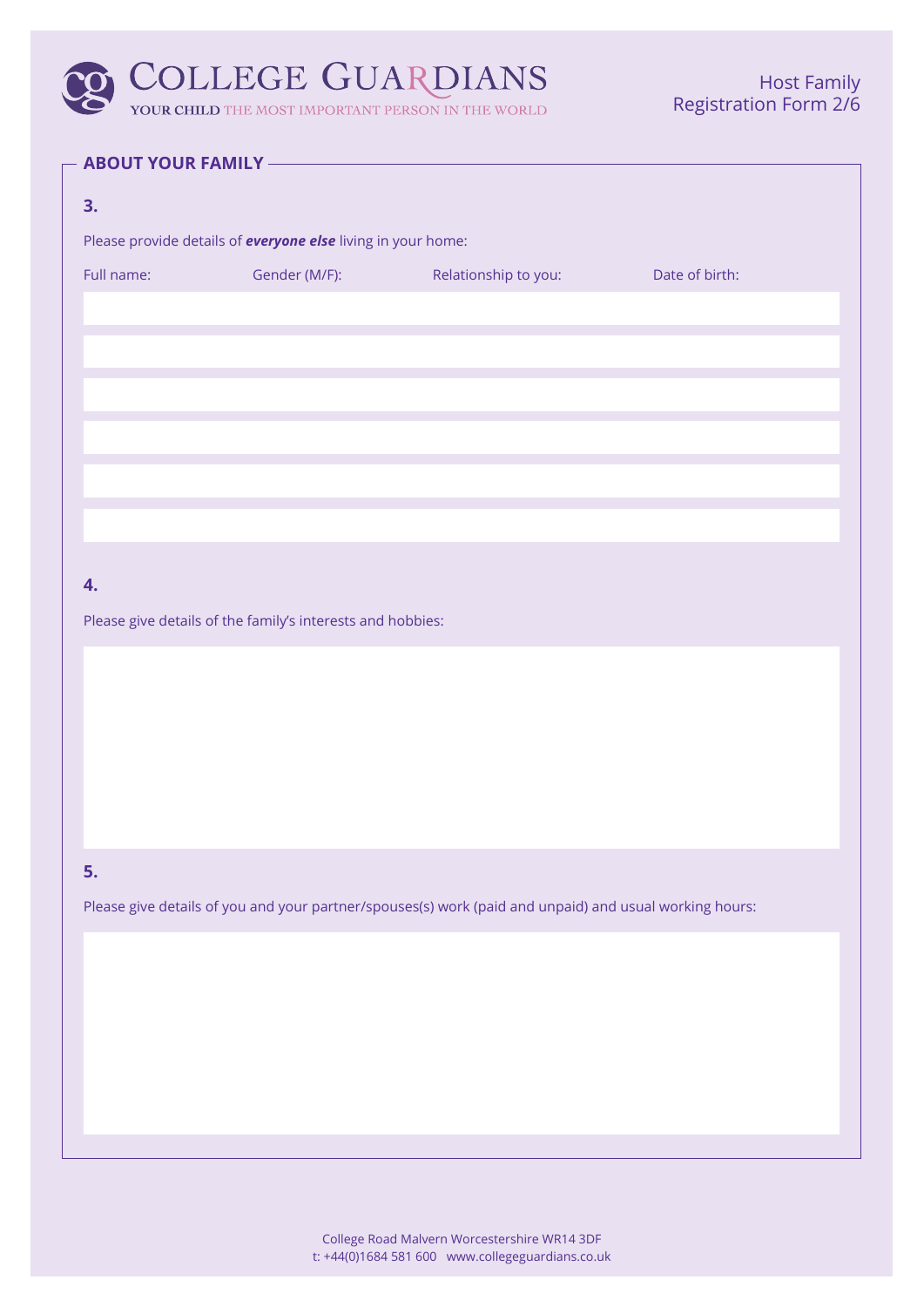## **COLLEGE GUARDIANS**

YOUR CHILD THE MOST IMPORTANT PERSON IN THE WORLD

## Host Family Registration Form 3/6

#### **HOSTING**

#### **6.**

How many students are you prepared to host at any one time?

 $\bigcirc$  1

- $O<sub>2</sub>$
- $\bigcirc$  3+

## **7.**

What age student(s) are you prepared to host? (please tick all that apply)

- $\bigcirc$  5–7 years
- $\bigcirc$  7–10 years
- $\bigcirc$  10–13 years
- $\bigcirc$  13–16 years
- $\bigcirc$  16–18 years
- $\bigcirc$  18+ years

#### **8.**

Are you happy to host a student of either gender?

- $\bigcap$  Prefer male
- $\bigcap$  Prefer female
- ◯ Do not mind

#### **9.**

- Hosting options preferred (please tick)
- ◯ Short term (from 1 night to 2 weeks)
- Medium term (from 2 weeks to 2 months)
- Long term (over 2 months)
- ◯ Do not mind

#### **10.**

Please indicate the time(s) of year when you may generally not be available:

### **11.**

Please provide details of previous hosting experience, if any (including dates), and why you and your family would like to host:

#### **ABOUT YOUR HOME**

#### **12.**

Please provide a brief description of your family home, including how many rooms, and how many bedrooms your home has:

#### **13.**

Details of the bedroom(s) available for hosting student(s) - please tick all that apply:

|                  | <b>Seperate bedroom</b> | <b>Ensuite</b> | <b>Single bed</b> | Double bed | <b>Desk and chair</b> |
|------------------|-------------------------|----------------|-------------------|------------|-----------------------|
| <b>Bedroom 1</b> |                         |                |                   |            |                       |
| <b>Bedroom 2</b> |                         |                |                   |            |                       |
| <b>Bedroom 3</b> |                         |                |                   |            |                       |

College Road Malvern Worcestershire WR14 3DF t: +44(0)1684 581 600 www.collegeguardians.co.uk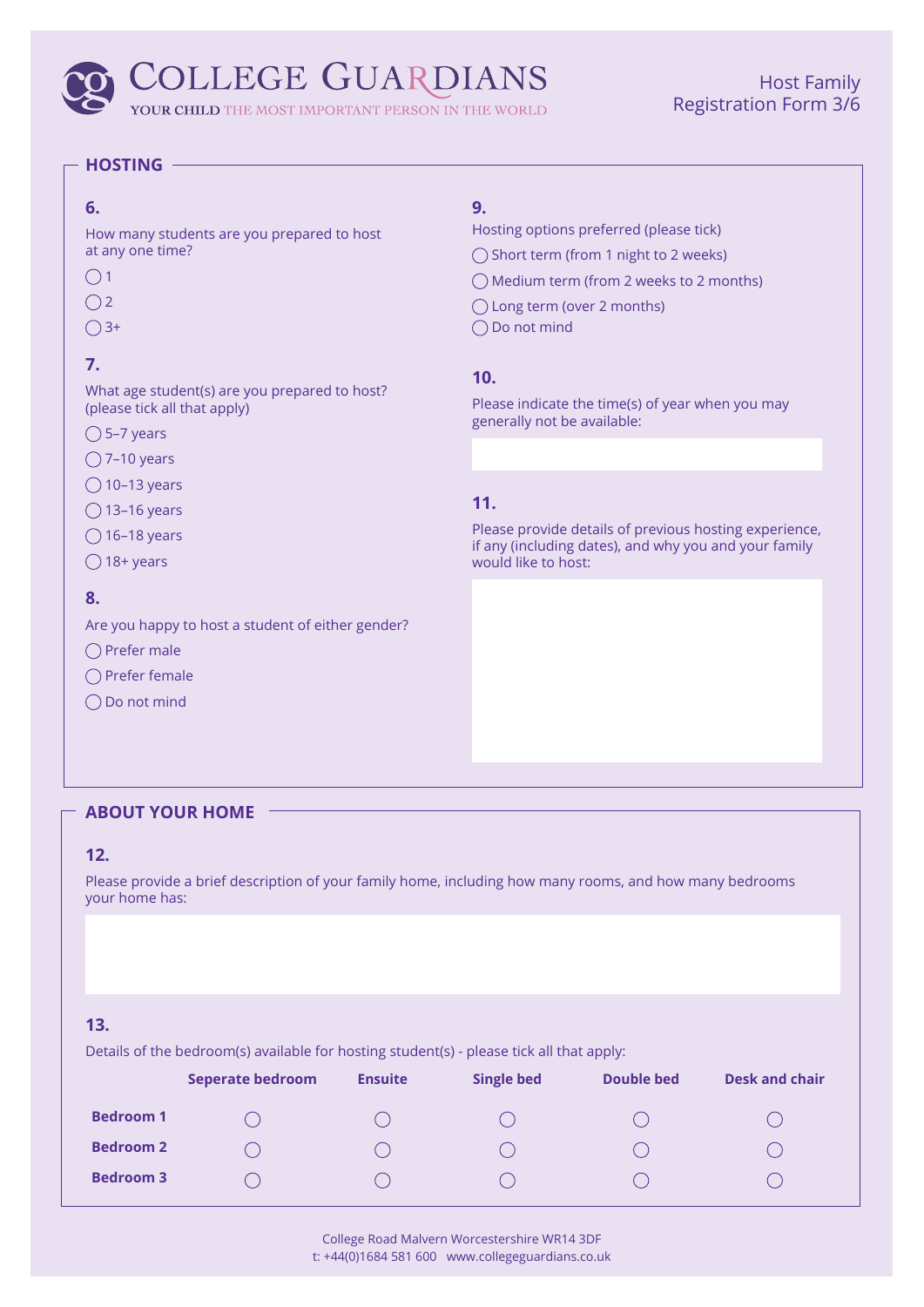# COLLEGE GUARDIANS

**YOUR CHILD** THE MOST IMPORTANT PERSON IN THE WORLD

### **ABOUT YOUR HOME**

| 14.<br><b>Details of the property</b><br>Please indicate whether or not the property has the following:                                                                                                              |                |                                                     |  |  |
|----------------------------------------------------------------------------------------------------------------------------------------------------------------------------------------------------------------------|----------------|-----------------------------------------------------|--|--|
| Front garden:<br>$\bigcirc$ Yes<br>$\bigcirc$ No<br>Back garden:<br>$\bigcirc$ Yes<br>$\bigcirc$ No<br>Broadband internet connection:<br>$\bigcirc$ Yes<br>$()$ No<br>Other features (please include a description): |                |                                                     |  |  |
|                                                                                                                                                                                                                      |                |                                                     |  |  |
| 15.<br>Are there any smokers in the home?<br>$\bigcirc$ Yes $\bigcirc$ No<br>Is smoking allowed in the home?<br>$\bigcap$ Yes $\bigcap$ No<br>16.                                                                    |                |                                                     |  |  |
| Are there any family pets in the home? (please provide details)                                                                                                                                                      |                |                                                     |  |  |
|                                                                                                                                                                                                                      |                |                                                     |  |  |
| Has any family pet caused anyone a personal injury or been the subject of a complaint? (please provide details)                                                                                                      |                |                                                     |  |  |
| 17.<br>Names of other temporary, permanent or international students staying at the property<br>(please provide details including dates of stay, nationality and ages):                                              |                |                                                     |  |  |
| 18.                                                                                                                                                                                                                  |                |                                                     |  |  |
| <b>Car Insurance</b>                                                                                                                                                                                                 |                |                                                     |  |  |
| Does your car insurance cover you to drive students?                                                                                                                                                                 |                |                                                     |  |  |
| <b>No</b><br>$()$ Yes                                                                                                                                                                                                |                |                                                     |  |  |
| <b>Household Insurance</b>                                                                                                                                                                                           |                |                                                     |  |  |
| Does your household insurance policy cover you to host<br>students on an occasional basis?                                                                                                                           |                | Do you have a Gas Safety Certificate for your home? |  |  |
| $\bigcirc$ Yes<br><b>No</b>                                                                                                                                                                                          | $\bigcirc$ Yes | <b>No</b>                                           |  |  |
| Do you have a First Aid Kit in your home?<br>Does your home have smoke alarms?                                                                                                                                       |                |                                                     |  |  |
| $\bigcirc$ Yes<br>No.                                                                                                                                                                                                | $\bigcirc$ Yes | <b>No</b><br>$\hspace{0.1in}$                       |  |  |
| Does your home have carbon monoxide monitors?                                                                                                                                                                        |                |                                                     |  |  |
| ) Yes<br>( ) No                                                                                                                                                                                                      |                |                                                     |  |  |

College Road Malvern Worcestershire WR14 3DF t: +44(0)1684 581 600 www.collegeguardians.co.uk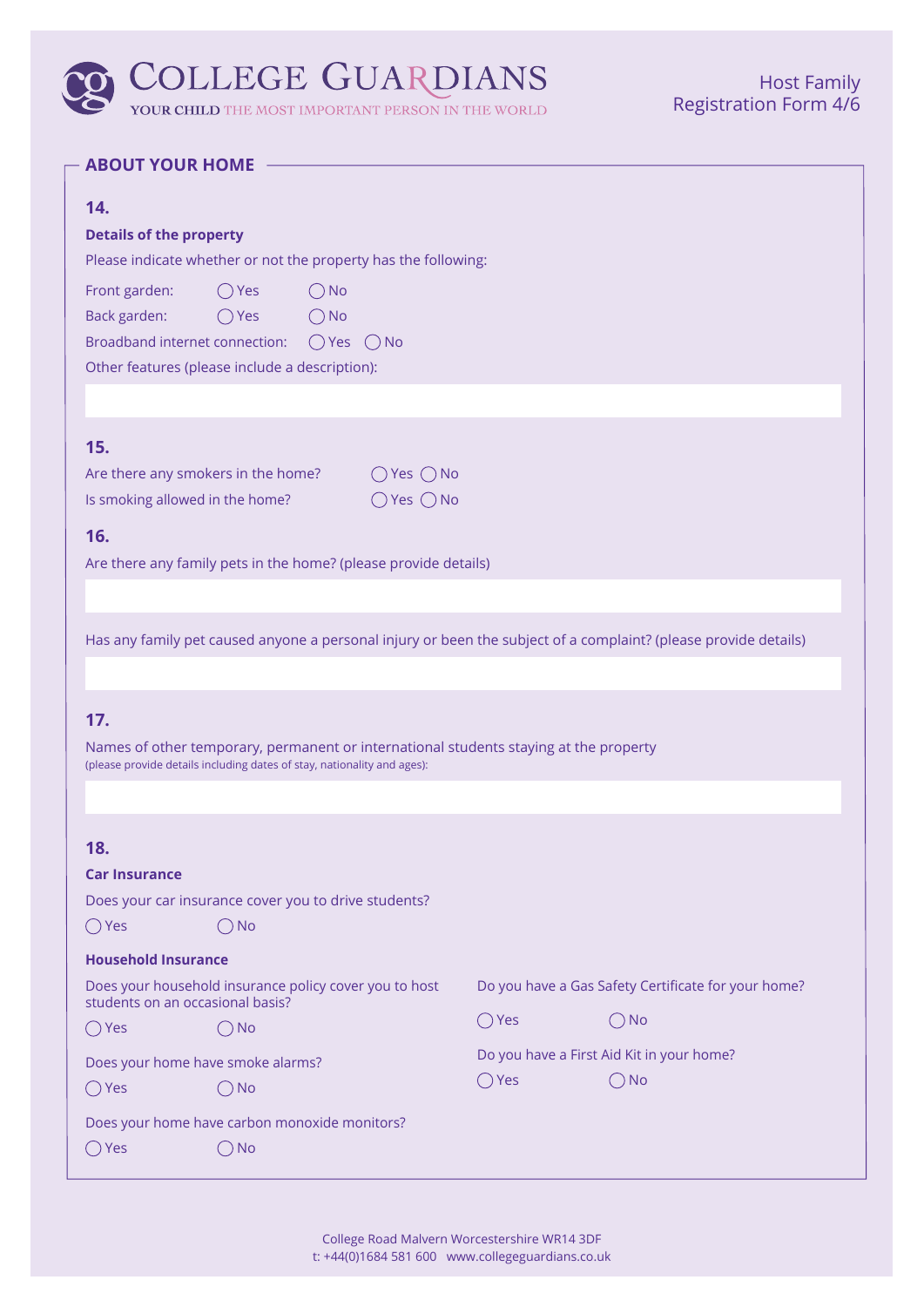## **COLLEGE GUARDIANS**

YOUR CHILD THE MOST IMPORTANT PERSON IN THE WORLD

|  |  |  | <b>ABOUT YOUR HOME</b> |  |
|--|--|--|------------------------|--|
|--|--|--|------------------------|--|

| 19.                                                                                                                                                                                                                              |                                                                           |                                                                                                                                                                          |                                                      |  |
|----------------------------------------------------------------------------------------------------------------------------------------------------------------------------------------------------------------------------------|---------------------------------------------------------------------------|--------------------------------------------------------------------------------------------------------------------------------------------------------------------------|------------------------------------------------------|--|
|                                                                                                                                                                                                                                  | Has any full-time resident in the household ever: (please tick Yes or No) |                                                                                                                                                                          |                                                      |  |
| Been convicted of any offence against a child?<br>$\bigcirc$ Yes<br>( ) No<br>Been entered on the child protection register or been<br>the subject of a child protection plan?                                                   |                                                                           | Been on the list of individuals barred from working with<br>children or otherwise disqualified to work with children,<br>administered by the DBS or subject to sanctions |                                                      |  |
|                                                                                                                                                                                                                                  |                                                                           | imposed by any regularity body?<br>$\bigcirc$ Yes                                                                                                                        | ◯ No                                                 |  |
| $\bigcirc$ Yes                                                                                                                                                                                                                   | $\bigcirc$ No                                                             | case pending?                                                                                                                                                            | Been convicted of a criminal offence or have a court |  |
| Had a child removed from your care by order of a court?                                                                                                                                                                          |                                                                           |                                                                                                                                                                          | <b>No</b>                                            |  |
| $\bigcirc$ Yes                                                                                                                                                                                                                   | $\bigcirc$ No                                                             | Yes                                                                                                                                                                      |                                                      |  |
| Been denied access to or made subject of an injunction<br>regarding your own or other children?                                                                                                                                  |                                                                           | Had family court, civil court or criminal justice system<br>incidents / appearances?                                                                                     |                                                      |  |
| $\bigcirc$ Yes                                                                                                                                                                                                                   | ( )No                                                                     | $\bigcirc$ Yes                                                                                                                                                           | ( ) No                                               |  |
| Been disqualified from activity as a foster parent?                                                                                                                                                                              |                                                                           | Been subject to a 'sex offender order', civil finding<br>or injunctions (relevant to any family court matter,                                                            |                                                      |  |
| $\bigcirc$ Yes                                                                                                                                                                                                                   | <b>No</b>                                                                 | domestic situation child or children)?                                                                                                                                   |                                                      |  |
| Been refused registration under the Children Act 1989                                                                                                                                                                            |                                                                           | $\bigcirc$ Yes                                                                                                                                                           | $\bigcap$ No                                         |  |
| e.g. as a child minder?                                                                                                                                                                                                          |                                                                           | Been subject to an emergency protection order?                                                                                                                           |                                                      |  |
| $\bigcirc$ Yes                                                                                                                                                                                                                   | ( ) No                                                                    | ( ) Yes                                                                                                                                                                  | $\bigcirc$ No                                        |  |
| This position is exempt from the Rehabilitation of Offenders Act 1974 and therefore all convictions, cautions,<br>written warnings, bind overs, including those regarded as 'spent' must be declared. If you have answered 'YES' |                                                                           |                                                                                                                                                                          |                                                      |  |

to any of the questions above, please supply further details along with the relevant dates on a separate form marked Private and Confidential for the attention of the Director of Guardianship Services.

Section 70a of the Children Act 1989 states that a person who gives information which he/she knows to be false/ misleading or makes a statement in this notice will be guilty of an offence and liable on summary conviction to a fine.

**Please note: having a criminal record nay not necessarily stop you from working with our company; this will depend upon the nature of the offence.**